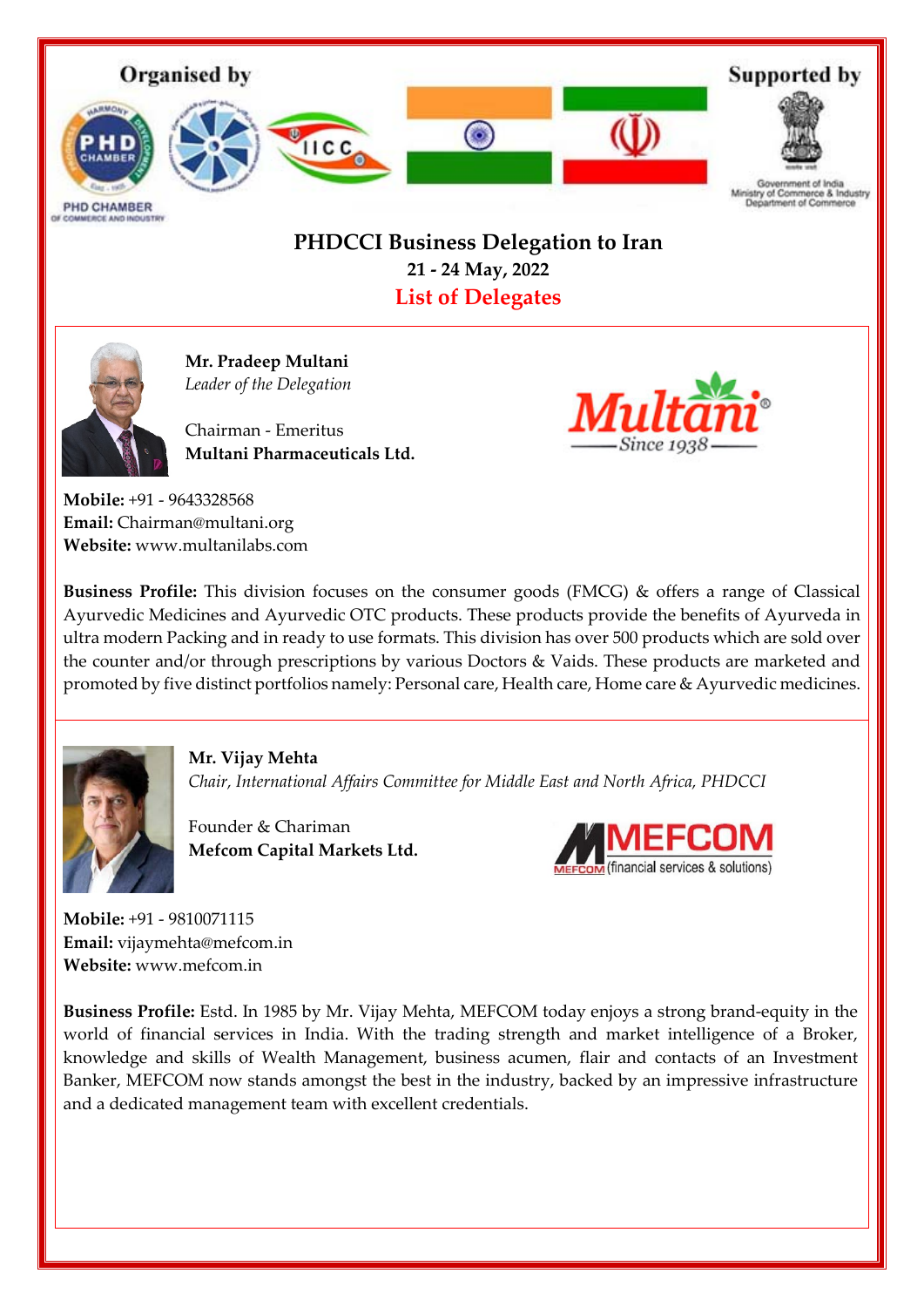

**Mr. Dev Prakash Goel** *Co-Chair, International Affairs Committee for Middle East and North Africa, PHDCCI* 

Managing Director **Conqurent Control Systems Pvt. Ltd.**

**Mobile:** +91 - 9899046810 **Email:** devgoel920@gmail.com **Website:** www.conquerent.in



**Business Profile:** From humble beginnings in 1986 as a small trading firm, we now rank among the leading providers of Electrical Substation equipment including Customized HV/MV/LV Switchboard Panels, Power & Distribution Transformers, Package Compact Substations, Maintenance Free Earthing, Lightning Protection Terminals. Over 50,000 square feet of working space delivering global quality products from the Industrial Model Town of Manesar, we are now registered as a preferred associate with almost all leading Real Estate developers, several top notch Industries, Hoteliers, Institutions and Government bodies. We at MadhuGroup, are determined to accomplish Total Customer Satisfaction by delivering quality Products and Services - on Time and on Competitive Prices by way of continuously improving the quality of Manpower, Machine, Material and Method.



**Dr. Santosh Kumar Joshi** *Co-Chair, Ayush Committee, PHDCCI* 

Head – R&D **Hamdard Laboratories India**



**Trusted Name | Trusted Quality** 

**Mobile:** +91 - 8800985588 **Email:** santosh.joshi@hamdard.in **Website:** https://hamdard.in

**Business Profile:** Hamdard Laboratories India is a leading traditional medicine manufacturer with specialization in Unani and Ayurvedic Medicines and also having pharmaceutical products. It was established in 1906 by Hakeem Hafiz Abdul Majeed in Delhi and later modernised by Hakeem Abdul Hameed who was a great visionary physician and established premier educational centres like Jamia Hamdard University. Hamdard has also established Hamdard Institute of Mecical Sciences and Research – a modern medicine education centre and playing a significant role in integration of Traditional Knowledge based system with Modern System of Medicine. It is having more than 400 formulations for different therapeutic areas. All these formulations are ensured for safety and efficacy. Some of its most popular products include Safi, Joshina, Jigreen, Sualin, Roghan Badam Shirin, and Cinkara etc. which are having international presence.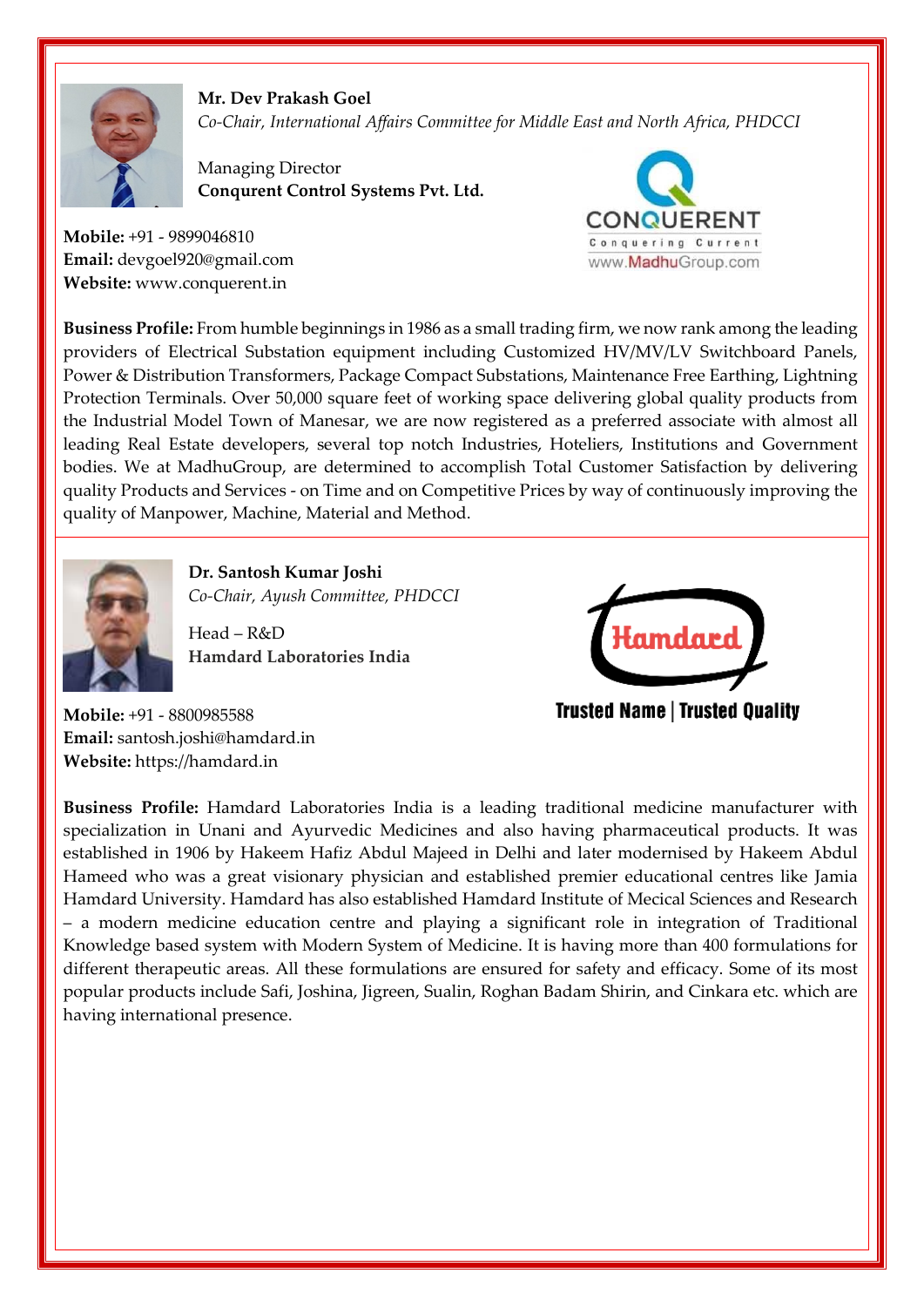

**Mr. Dalip Kumar Chopra** *Member, PHDCCI*

President **Foundation of Healthcare and Wellness Promotion**

**Mobile:** +91 - 9873548997 **Email:** president.fhwp@gmail.com **Website:** www.fhwpi.org

**Business Profile:** The healthcare delivery of India is not only exemplary but India has been one of 1st country to offer this science to the world. Our written documents and manuscripts age more than 5000 years and offer a glimpse to our extraordinary history. This association has been put together to bring India's Healthcare closer to the world and smoothen world's access to Indian Healthcare. India today, not only offers some of the latest healthcare technologies including inclusion of artificial intelligence, genetic research and path breaking medical developments, it also offers solutions through AYUSH solutions that modern medicine is yet to find. We proudly claim, if there is a disease which can be cured, India can cure it!



**Mr. Dhruv Sharma** *Member, PHDCCI*

Director **Shinon Global**



**FOUNDATION OF** 

**Mobile:** +91 - 9818003511 **Email:** dhruv@shinonglobal.com **Website:** www.shinonglobal.com

**Business Profile:** Shinon Global is a leading Medical Assistance & Healthcare Consultancy providing Healthcare solutions at world-class medical facilities, with a worldwide network of hospitals and renowned doctors. Based out of New Delhi, India, Shinon offers Medical Travelers, Hospitals, Corporates, Insurance companies and Government Institutions specially designed service offerings and packages as per the requirements and budgets. Through our 14 Global offices and strong presence in 40+ Countries spanning across Four Continents, Shinon Global is actively working to bridge the gap between quality, affordable Healthcare and Patients. Shinon Global is currently associated with 40+ chains covering 400 Hospital units across the globe. We bring the expertise of more than 2000 Doctors, all on a Single Platform to provide a customized ecosystem of seamless service to the patients.



**Business Profile:** Orioles Health (India) Pvt. Ltd, an entity headquartered in Delhi NCR, India, with representative offices in Bangalore (India), Iraq, Bangladesh, Kenya and Oman, is a medical tourism company dedicated to the goal of offering best-in-class health and hospital services $\hat{\mathbf{a}} \in \mathbb{N}^M$  consulting to medical tourists across the globe. Health Orioles is the brain child of doctors and business professionals who are experts in the field of medicine and healthcare and are well-equipped to provide customised health and wellness solutions to millions of medical travellers struggling to choose the best amongst the overwhelming pool of services available. At Health Orioles, we offer the whole spectrum of medical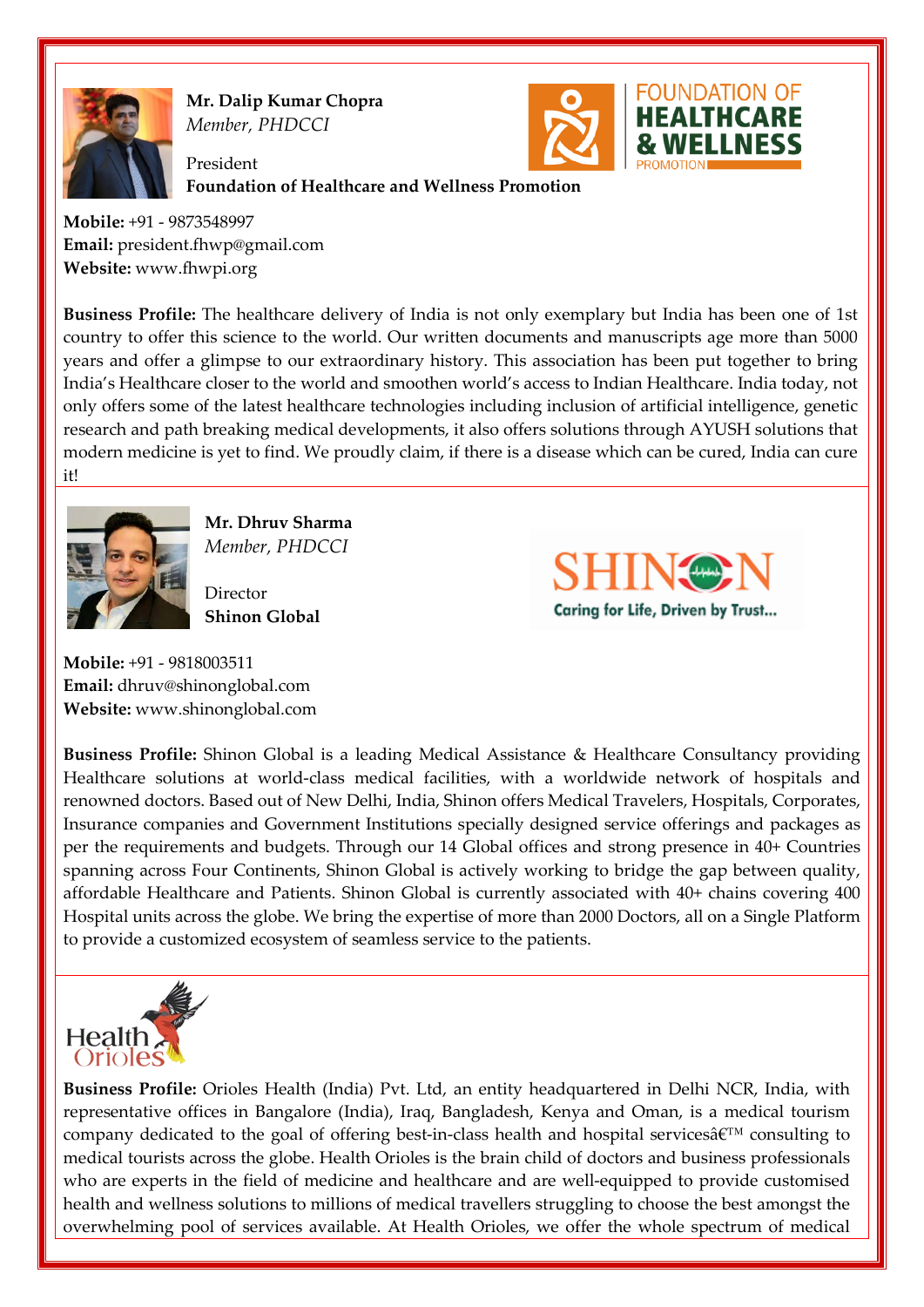services to patients travelling from different geographies to more advanced and developed healthcare destinations in India.

## **Healthians**

**Business Profile:** Healthians is India's leading health test at home service offering a wide range of health tests across 140+ cities of India, and counting. It has a network of state-of-the-art fully automated laboratories and a large team of highly skilled phlebotomists who specialize in sample collection from homes. Technological innovation has been the foundation of the brand in the industry. The company has completely turned a customer's diagnostic experience on its head, by focusing on delivering the best service experience fulfilled through technology. Healthians has created tech enabled processes that ensure that the customer's entire journey from booking to report delivery is seamless and simplified. Through our proprietary technological developments like the tamper proof sample collection kits (SmartPrik) to prebarcoded vials to Live temperature monitored sample transportation boxes (CoolSure), we make sure that the sample collection and testing process is quick, painless and of high quality. To ensure accuracy of reports, Healthians has deployed an advanced tech-enabled quality control process. Through a mix specialized training, remote supervision and modern age devices, Healthians has standardised the diagnostics process and makes sure that customers get accurate reports every time.



**Ms. Vidyarani Ramathirtha** Director **Vaid Healthcare Services**

**Mobile:** +971 522532382 **Email:** vidya@vaidhealthservices.com **Website:** www.vaidhealthservices.com **Health Services** 

**Business Profile:** VAID Health Care Services is proud to be the first and only (as of now) facilitator to be registered under the Dubai Health Experience website of Dubai Health Authority. This shows our credibility in terms of being a legal entity in UAE with the best infrastructure in Business Bay at the heart of the city. Ethical process is extremely important in healthcare and makes us the preferred choice for medical value travel.



**Dr. Divya Nagpal** AVP-Medical Affairs **Hospals Healthcare Pvt Ltd**

**Mobile:** +91 - 9971688755 **Email:** dr.divya@hospals.com **Website:** https://hospals.com



**Business Profile:** Hospals is 'The most trusted' medical travel company in India, providing the best healthcare solution to patients from all over the world from the most renowned healthcare service providers across the globe. Based out of New Delhi, we globally connect patients to the doctors & hospitals in India, Turkey, Thailand and Dubai. We are a team of professionals serving over 6000 patients each year.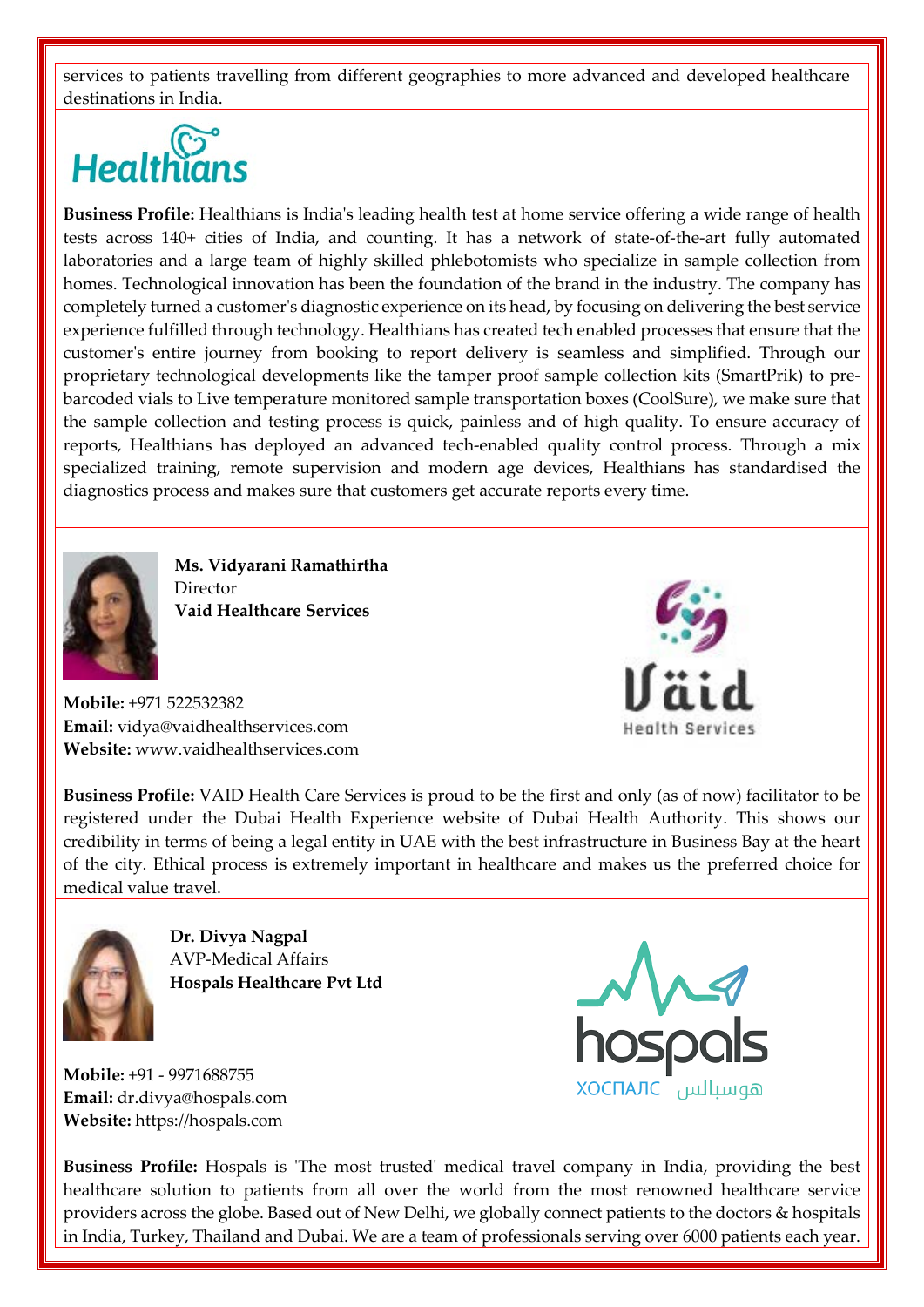

**Mr. Vijay Sheoran** *Member, PHDCCI*

**CEO Dalmia Healthcare Limited**



**Mobile:** +91 – 9810001402 **Email:** sheoran@dbpl.co.in **Website:** www.dalmiahealth.com

**Business Profile:** Dalmia Healthcare Limited (DHL), a Dalmia Group Company, has made foray into the healthcare business in the year 2000 and offers plant-based formulations (Ayurvedic/herbal) prepared through scientific validation followed by clinical trials undertaken by its research centre, Dalmia Centre for Research and Development.



**Mr. Rocky Gupta**  $CFO$ **Advance Chemicals**

**Mobile:** +91 - 9717316385 **Email:** advancechemicals11@gmail.com **Website:** www.advancechemicals.in

**Business Profile:** Advance Chemicals, is a manufacturing company of speciality chemicals for pulp and paper industry. The manufacturing facility is based in Delhi-NCR (India). It is a decade old now and idea is to provide innovative answers to the ever growing challenges to the industry.



**Mr. Naitam S. Kapadia** Director **Shidimo Interaux Pvt Ltd**

**Mobile:** +91 - 9879749686 **Email:** naitam@shidimo.com **Website:** www.shidimo.com

**Business Profile:** Founded in the year 1983, Shidimo Interaux Pvt. Ltd. has established itself as one of the leading organization engaged in the manufacture, and export of a range of Acid Dyes, Acid Milling Dyes, Acid Metal Complex Dyes, Solvent Dyes, Fluorescent Pigments & Detergent Powder. The products are manufactured under the supervision of our professionals making use of quality ingredients sourced from trusted vendors in the market. Our stringent quality standards have ensured a loyal customer line over the years. Being a customer-centric organization, SIPL aims at providing the maximum satisfaction to the customers by offering them quality products. Our team of diligent professionals ensure delivery of defect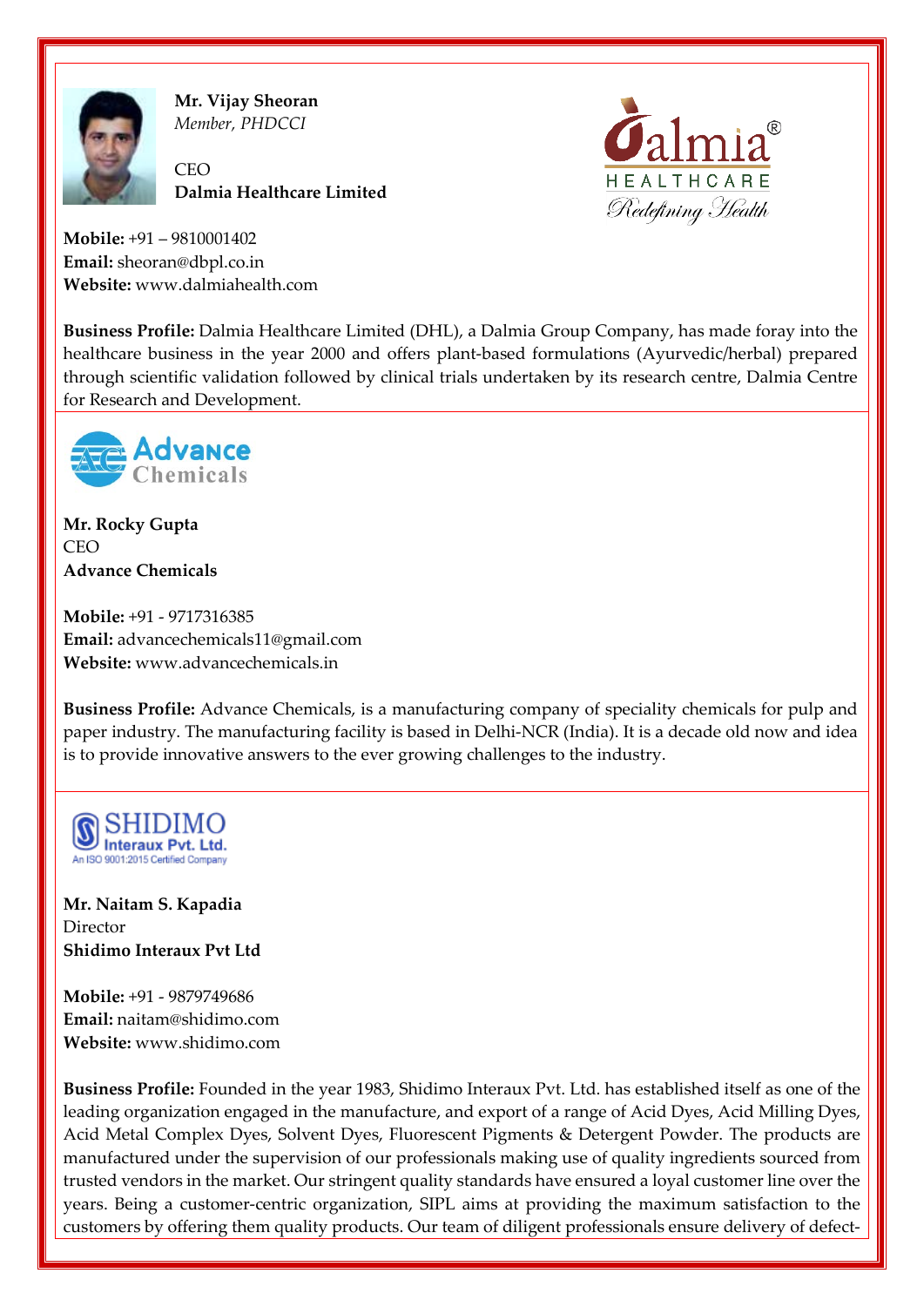free range of products within the scheduled time-frame. Owing to the ethical business policies and on time delivery of products, we have been able to spread our wings across the markets of Korea, Taiwan, Japan, Canada, USA, EU, Ghana, Nigeria, Mexico and Argentina. 60 - 80% of our annual production caters to the international market.



**Mr. Vyas Prakshep N Meghmani Dyes**

**Mobile:** +91 – 9099939293 **Email:** prakshep.vyas@meghmani.com **Website:** www.meghmani.com

**Business Profile:** We were founded in 1986 as a partnership firm, under the name M/s Gujarat Industries, to manufacture Pigments by our Executive Chairman Mr Jayanti Patel, together with our Managing Directors, Mr Ashish Soparkar and Mr Natwarlal Patel, as well as two of our Executive Directors Mr Ramesh Patel and Mr Anand I Patel (collectively the "Founders"). On 2 January 1995, Meghmani Organics Limited, was incorporated as a joint stock company with limited liability and acquired the business and all existing assets and liabilities of the partnership firm M/s Gujarat Industries and the Founders became shareholders of the Company. We are into the manufacture of Pigments and Agrochemicals in India and have a focus on delivering quality products backed by Research and Development efforts. Within Pigments, we specialize in green and blue pigments, which have varied end use applications in printing inks, paints and coatings and plastics. We have three Pigment manufacturing facilities at Vatva, Panoli and Dahej SEZ in the state of Gujarat. A majority of our Pigments are exported and about 75% of our pigment revenues come from exports. We are a leading agro-chemical manufacturing Company with significant presence worldwide. Our strong customer base includes prominent MNC's and extends to more than 75 countries globally. We manufacture three broad categories of Agrochemical products, namely, pesticide intermediates, technical and formulations. Our agrochemical products find primary application in Crop Protection, Veterinary, Public Health and Wood Protection. We have 6 multifunctional ISO certified production facilities with a wide range of products and backward integration of key raw materials, located in Gujarat, India's prime Chemical belt and having proximity to key ports. Our R&D Centre managed by a team of professionals is recognized by the Ministry of Science and Technology. It helps us in continuous process improvement and into introduction of a newer range of pesticides to meet needs of Global customers. Our In house fully equipped GLP lab takes care of all data requirements for mandatory registrations of our product in each country. Safety is the integral part of all our processes and an utmost care is taken by an efficient team of professionals in all the plants.



**Mr. Aamer Valiulla** Partner **Abdullabhai Abdul Kader**



**Mobile:** +91 – 9819850756 **Email:** marketing@aakexports.com

**Business Profile:** he Foundation of Abdullabhai Abdul kader Group (AAK Group) was laid in the year 1869. Today we are one of the leading procurers, processors, manufacturers, developers, exporters and importers of agro based products like natural gums, oils, vegetable seeds, [guar gum](https://www.guargum.co.in/guar-gum-powder/) seeds, guar gum powder, cereals, spices, dry fruits and fruit pulps. We are a Government Recognized Export House that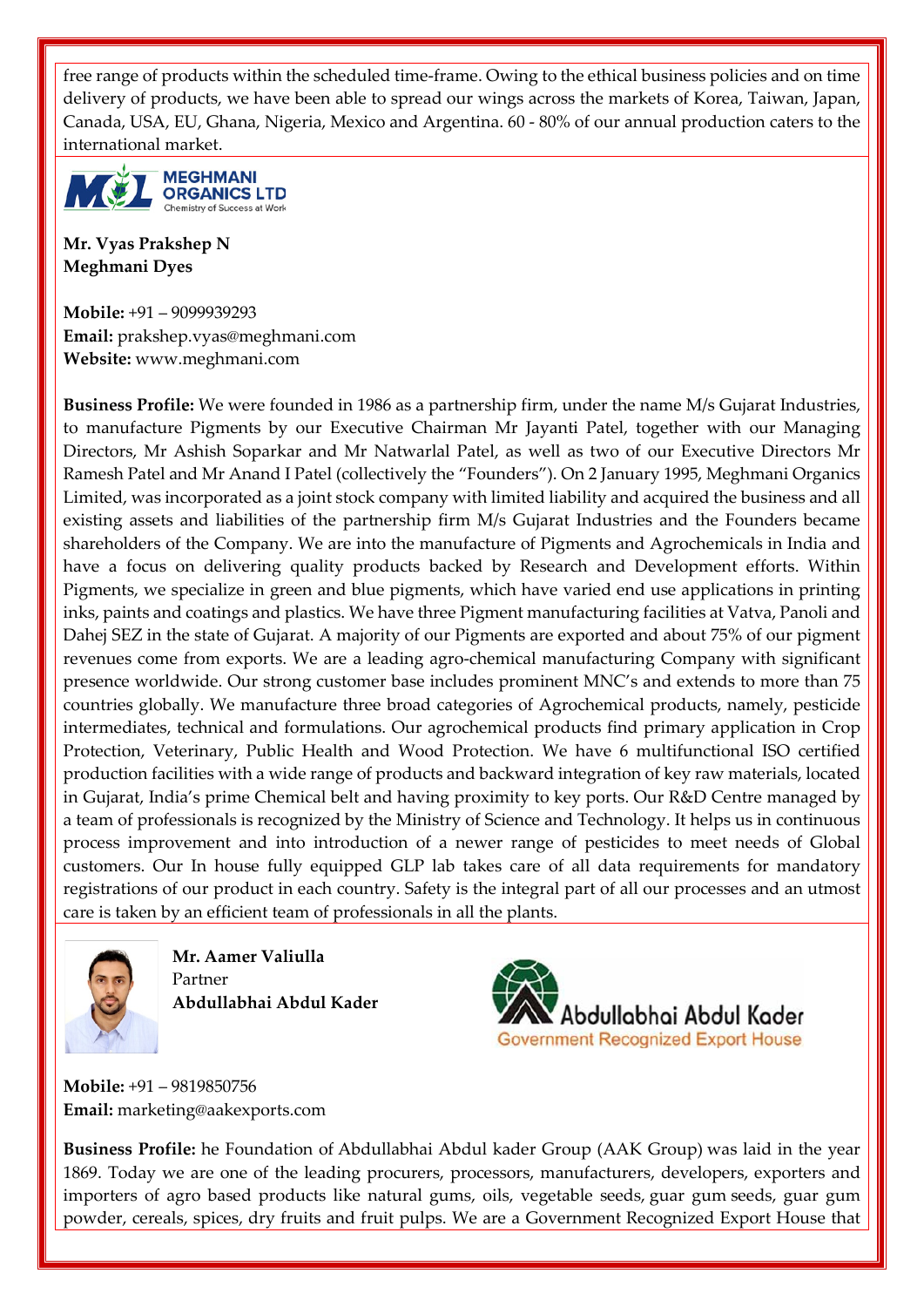imports and exports the most important Indian medicinal herbs, herbal extracts, natural food colors, synthetic food colors, chemicals and various other products. We initially started our business as "Merchant Exporters" and have constantly poured in our hard work, inspiration, loyalty and faith for its development. We have learned a lot from our valuable suppliers and buyers with whose co-ordination and co-operation we have been able to make a good deal in import and export of wide range of products. Since its inception, the "AAK Group" has been constantly been improvising its methods and technologies for producing and marketing the best quality products as a result of which it was honored by number of associations, achievements and awards. Since the development of our country after 1950, many small scale industries were established, which provoked us to explore many different lines of business and simultaneously got opportunities to promote sales of our goods in different parts of the world. This led us to develop ourselves in the fields of Cosmetics, Ceramics, Dyes, Pharmaceuticals, Textiles & Handicraft industries.



**Mr. Ghanshyam Suryawala** BGM **Maharshi Udyog**



**Mobile:** +91 – 9979841818 **Email:** marketing@maharshi.com **Website:** https://www.maharshi.com/

**Business Profile:** Proven capabilities in design, development & manufacturing of packaging machinery and material for various industries with packaging need. Maharshi is Pioneer in Sticker Labelling Technology & today has highest nos. of installations in India. With positive attitude, continuous R&D technology awarness and ultimately with client's support, Maharshi has kept uo the blistering growth rate in excess of 20%, retaining its leadership position to No.1 in India with more than 75% market share. The group is also involved in the manufacturing activity of Sticket 9Self Adhesive) Labels, as a supporting activity, as the most important inputs for labelling machine. The group has expanded the facility for printing unit boxes (cartons), tages, flexible packaging films, etc considering the present market trend in packaging.



**Mr. Aditya Bajaj** AVP- Sales and distribution **Tropilite Foods Pvt Ltd**

**Mobile:** +91 – 9310113737 **Email:** adityab@davars.com **Website:** www.davars.com



**Business Profile:** TFPL is a well-known Indian manufacturer, distributor and exporter of high quality products to service bakery, HORECA and dairy industries.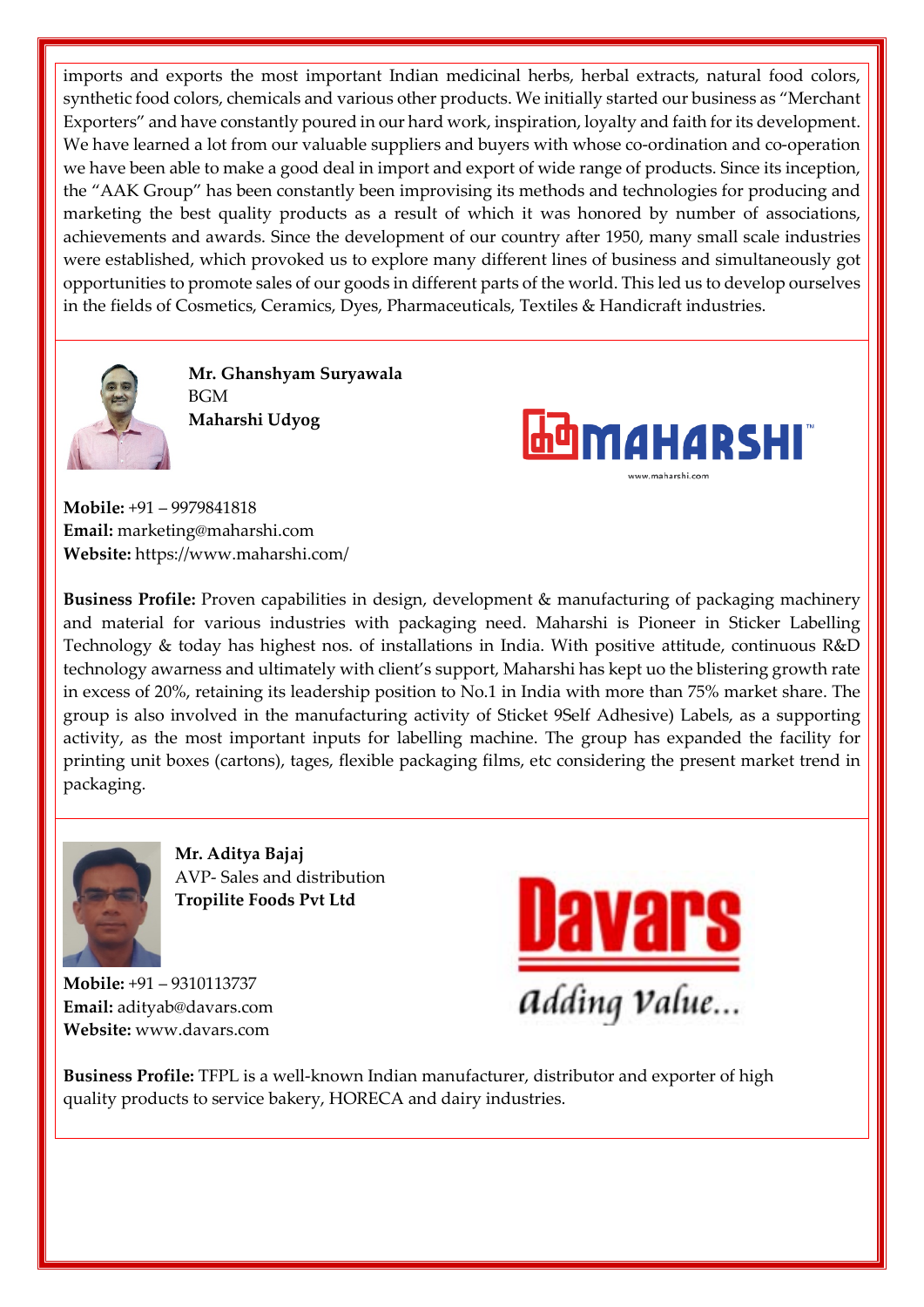

**Mr. Vijay Takudage** Director **KVG Agrovet Private Limited**



**Mobile:** +91 – 9028122123 **Email:** info@kvgagrovet.com **Website:** www.kvgagrovet.com

**Business Profile:** From year 2021, KVG AGROVET PVT LTD increased operations of supplying quality fruits and vegetable in the domestic market as well as leading supermarket chain in India. We Export & supply FRESH FRUITS, VEGETABLES, AND PULSES. With our sustainable crop solutions to produce safe and high quality fruits, vegetables and pulses by lowering the residue levels, customized crop protection programs with the help of continuous involvements & monitoring of growers at field level comply with Good agricultural practices. KVG AGROVET PVT LTD Around The World Presently the firm is Exporting to Bangladesh, Nepal, UAE, Italy, Canada, UK, Malaysia, Thailand, Singapore, Netherlands, Germany & Gulf Countries and are eager to expand all over the GLOBE



**Mrs. Sushma Kolwankar** Director **Kaushal Food Products** 

**Mobile:** +91 – 9011071419 **Email:** sushma@kdsushma.com **Website:** www.kdsushma.com



**Business Profile:** Kaushal Food Prodcucts are established in INDIA and are poised to enhance the presence in any other markets. The company established in 2015 and recorded the export business in 10 countries in just 5 years. The reason of our achievement is 'commitment' and 'dedication.' we always aim for long term relationship that makes a sustainable and cost effective supply chain. Also, our new venture in UAE which is Kaushal Foodstuff Trading LLC is effectively works to promote Indian products in middle east countries. our current business is running with 10 countries by delivering products from the 60 farmers and 100 ha farm. They grow the best and most beautiful fruit and vegetables for us. And we ensure that their business continues to grow. Fresh Vegetables, Fresh Fruits and Processed Food ,Jaggery, Basmati Rice and Non Basmati Rice, Pulses, Sugar, Banana, Sugar, Kiwi, Apple.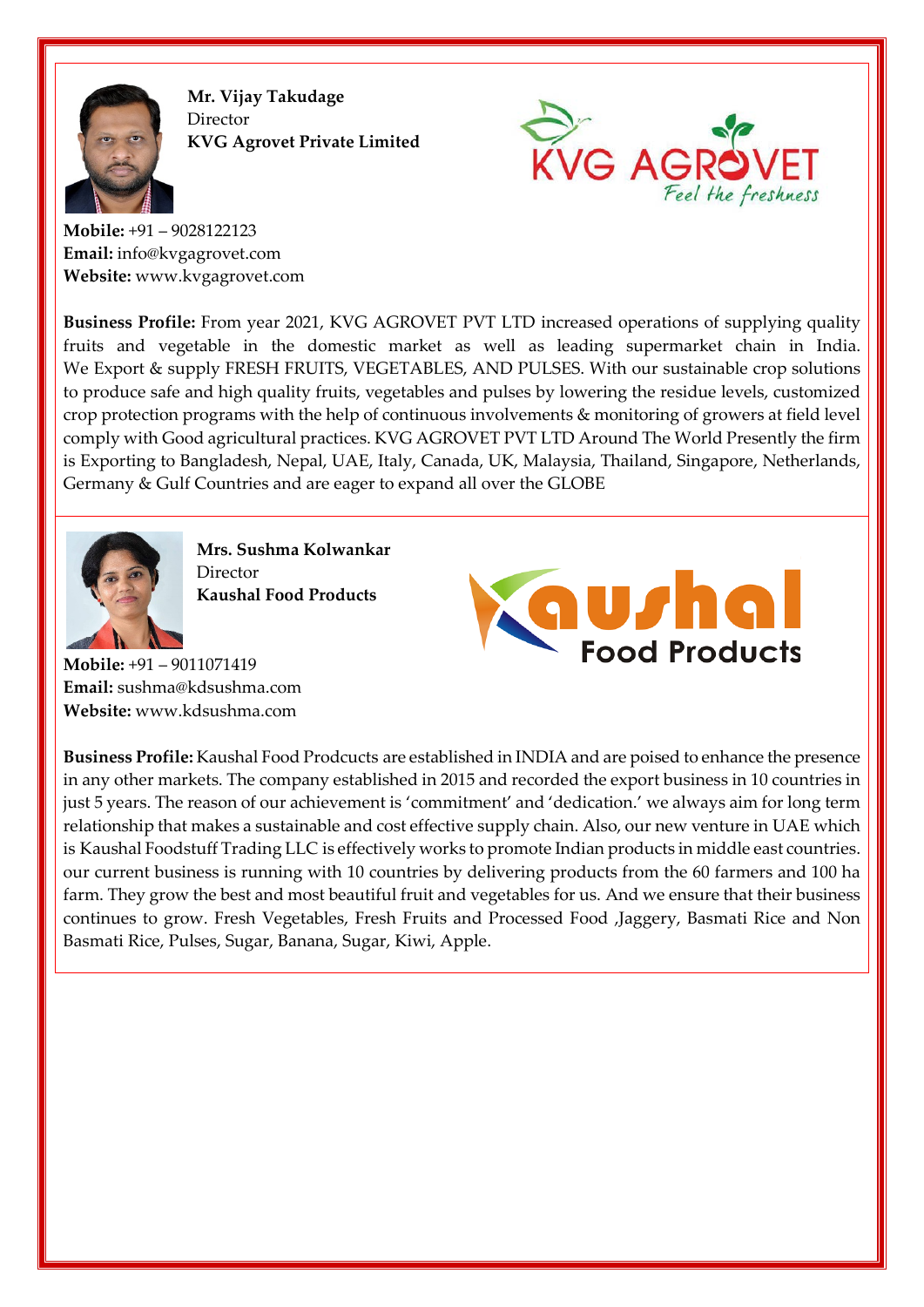

**Mr. Niraj A Kotwal** Self Employe **Greenberry Exports**



**Mobile:** +91 – 7770039928 **Email:** Greenberryexports777@gmail.com

**Business Profile:** Fresh Fruits (GRAPES, BANANA,APPLE)



**Mr. Mahesh Asabe** Director **Asabes Agro Nutri Private Limited**



**Mobile:** +91 – 9766803067 **Email:** asabesagronutri@gmail.com

**Business Profile:** Export & Import Of Fresh, Frozen, Canned, Fruits Vegetables, Spices, Rice, Sugar



**Mr. Rakesh Jain** Director **Sara-Chem (India) Pvt Ltd**



**Mobile:** +91 – 9820071256 **Email:** rkjainr@hotmail.com

**Business Profile:** Incepted in the year 1989, we are one of the renowned manufacturers, exporters, importers, and traders of quality aerosol products. Our range of products include; specialty products for Synthetic Fiber Industry, Aerosol Tin Cans, Valves, Caps, Aerosol Contract Filling and Trunkey aerosol plant installations & solutions. Being a quality-centric organization, all our products are manufactured under intense quality control criterion with specific focus on process controls, safety, and use of excellent quality raw materials, which are sourced from reliable and audited suppliers. This has ensured that we offer products that have high reliability and operability. We welcome you to our website and invite you to spend your valuable time going through our offering.